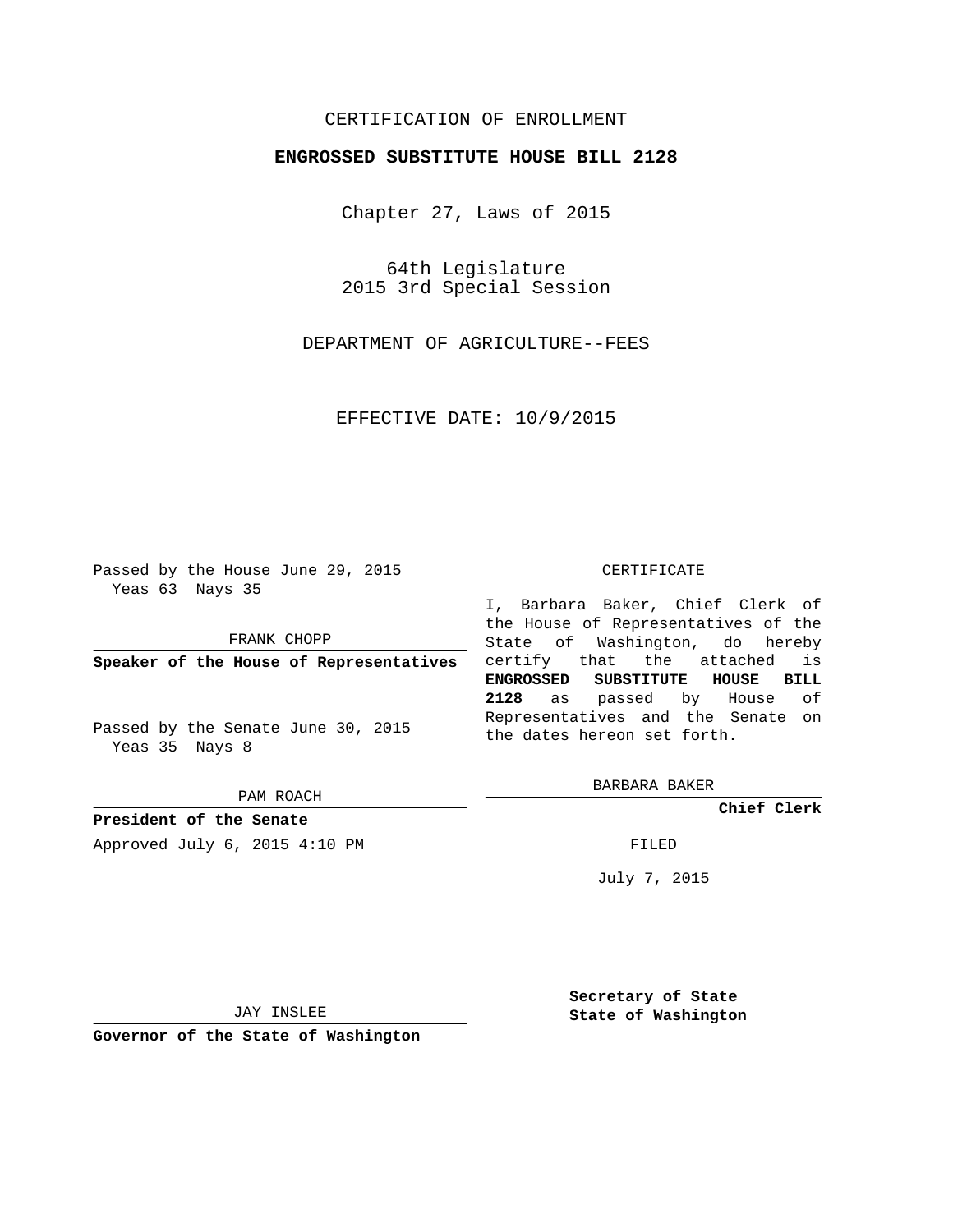## **ENGROSSED SUBSTITUTE HOUSE BILL 2128**

Passed Legislature - 2015 3rd Special Session

**State of Washington 64th Legislature 2015 Regular Session**

**By** House General Government & Information Technology (originally sponsored by Representative Hudgins; by request of Department of Agriculture)

READ FIRST TIME 02/27/15.

 AN ACT Relating to fees assessed by the department of agriculture; amending RCW 15.36.051, 15.36.081, 15.36.491, 15.36.525, 69.07.040, 69.07.085, and 69.10.015; adding a new section to chapter 15.36 RCW; and creating a new section.4

BE IT ENACTED BY THE LEGISLATURE OF THE STATE OF WASHINGTON:

 NEW SECTION. **Sec. 1.** (1) The legislature finds that section 309(4), chapter 4, Laws of 2013 2nd sp. sess. directed the department of agriculture to convene and facilitate a work group with appropriate stakeholders to review fees supporting programs within the department that are also supported with the state general fund.

 (2) The legislature further finds that with the help of a consulting firm, the department of agriculture identified fees in the food safety and animal health programs that met the budget proviso criteria. The department then formed a work group with representatives from dairy, food processing, and other relevant 16 professional associations.

 (3) The legislature further finds that the work group's final report recommends fee increases for fees that do not completely cover the costs of services provided and that will make programs within the department of agriculture less reliant on the state general fund.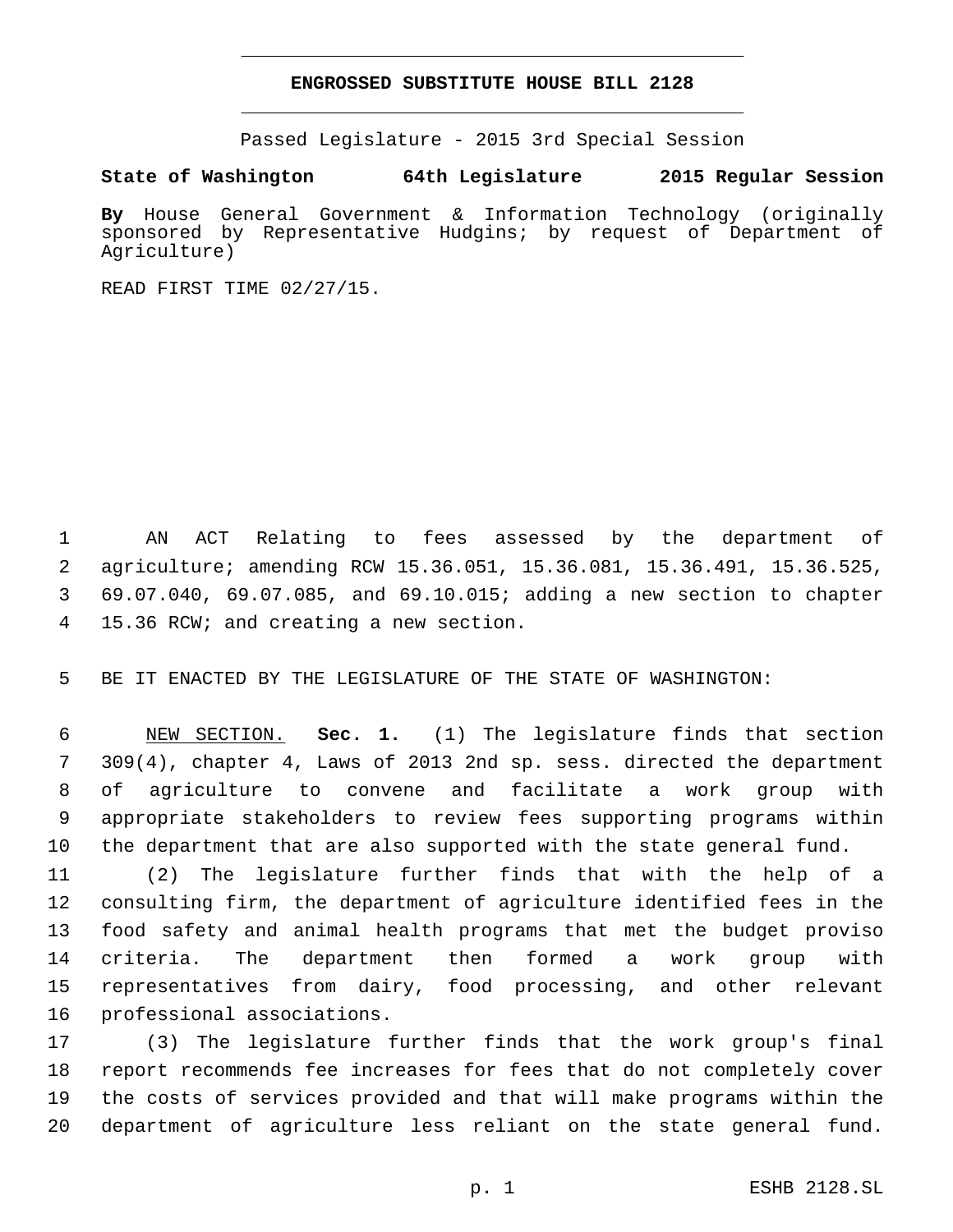Therefore, the legislature intends to implement the recommendations 2 of the work group's report.

 **Sec. 2.** RCW 15.36.051 and 2005 c 414 s 1 are each amended to 4 read as follows:

 (1) A milk processing plant must obtain an annual milk processing plant license from the department, which shall expire on June 30th of 7 each year. A milk processing plant may choose to process  $((+1))$ : (a) 8 Grade A milk and milk products( $(\frac{\pi}{l})$ ) or ( $(\frac{2}{l})$ ) (b) other milk 9 products that are not classified grade A.

 (2) Only one license may be required to process milk; however, milk processing plants must obtain the necessary endorsements from the department in order to process products as defined for each type of milk or milk product processing. Application for a license shall 14 be on a form prescribed by the director and accompanied by a (( $f$ ifty-15 five)) two hundred fifty dollar annual license fee beginning July 1, 16 2015. The applicant shall include on the application the full name of the applicant for the license and the location of the milk processing plant he or she intends to operate and any other necessary information. Upon the approval of the application by the director and compliance with the provisions of this chapter, including the applicable rules adopted under this chapter by the department, the applicant shall be issued a license or a renewal of a license.

 (3) Licenses shall be issued to cover only those products, processes, and operations specified in the license application and approved for licensing. If a license holder wishes to engage in processing a type of milk product that is different than the type specified on the application supporting the licensee's existing license and processing that type of food product would require a major addition to or modification of the licensee's processing facilities, the licensee shall submit an amendment to the current license application. In such a case, the licensee may engage in processing the new type of milk product only after the amendment has 33 been approved by the department.

 (4) A licensee under this section shall not be required to obtain a food processing plant license under chapter 69.07 RCW to process 36 milk or milk products.

 (5) The director shall waive the fee for a food processing license under chapter 69.07 RCW for persons who are also licensed as 39 a milk processing plant.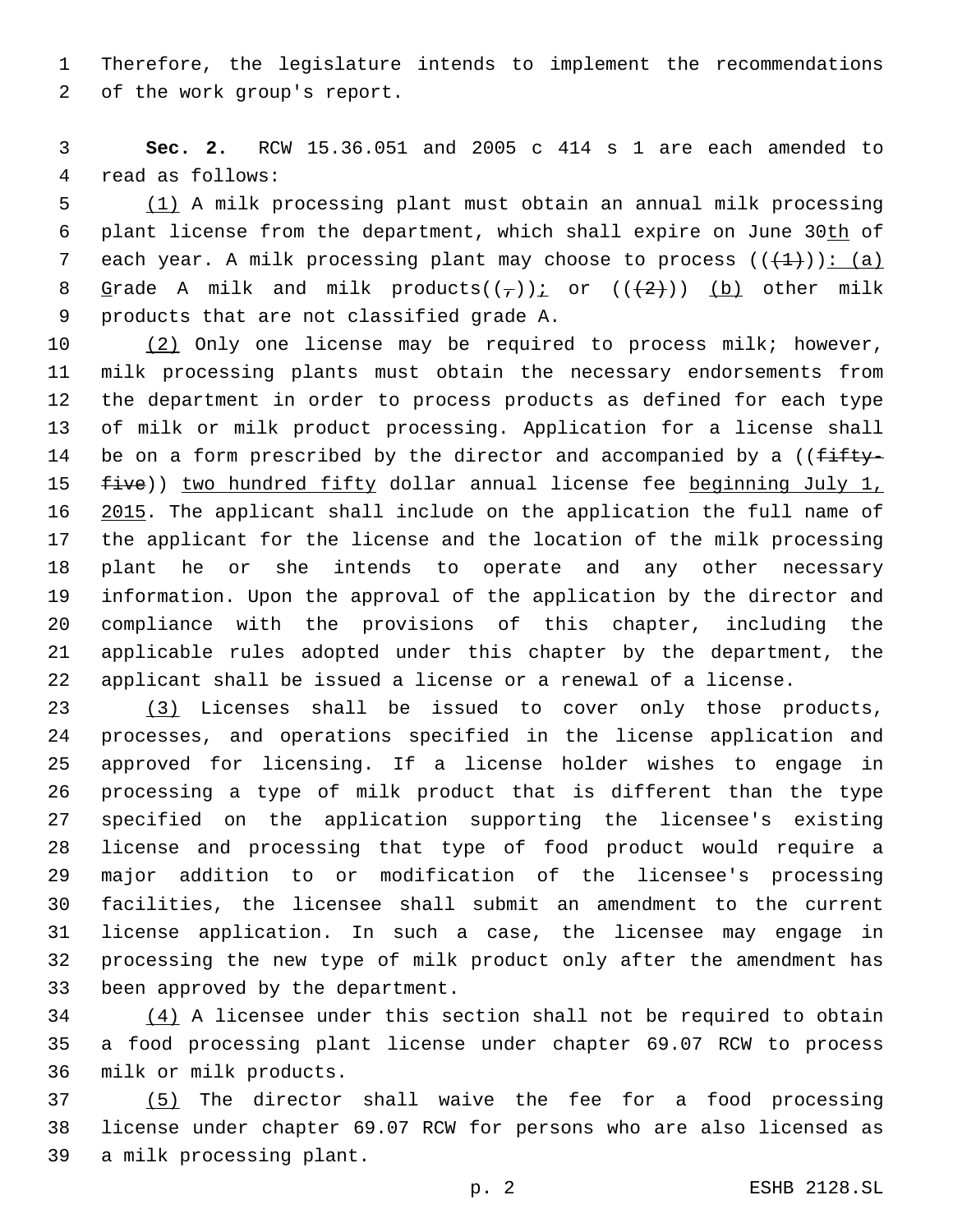**Sec. 3.** RCW 15.36.081 and 1999 c 291 s 5 are each amended to 2 read as follows:

 (1) A dairy technician must obtain a dairy technician's license to conduct operations under this chapter. Such license shall be limited to those functions which the licensee has been found qualified to perform. Before issuing the license the director shall assess the applicant's qualifications and may test the applicant for 8 the functions for which application has been made.

 (2) Application for a license as a dairy technician shall be made upon forms provided by the director, and shall be filed with the department. The director may issue a temporary license to the applicant for such period as may be prescribed and stated in the license, not to exceed sixty days, but the license may not be renewed 14 to extend the period beyond sixty days.

 (3) The initial application and renewal for a dairy technician's 16 license must be accompanied by a license fee of ((ten dollars. The 17 fee for renewal of the license is five)) twenty-five dollars beginning July 1, 2015. All dairy technicians' licenses shall expire 19 on December 31st of odd-numbered years.

 (4) The initial application for any endorsement beyond a dairy technician's license must be accompanied by an endorsement fee of 22 twenty-five dollars beginning July 1, 2015.

 **Sec. 4.** RCW 15.36.491 and 2005 c 414 s 4 are each amended to read as follows:24

 All moneys received for licenses under this chapter shall be 26 deposited ((in the general fund, except that all moneys received for annual milk processing plant licenses under RCW 15.36.051 shall be 28 deposited)) in the agricultural local fund established under RCW 43.23.230.29

 **Sec. 5.** RCW 15.36.525 and 1999 c 291 s 25 are each amended to 31 read as follows:

 The department may issue sanitary certificates to milk processing plants under this chapter subject to such requirements as it may 34 establish by rule. The fee for issuance is  $((fiff+y))$  seventy-five dollars per certificate beginning July 1, 2015. Fees collected under this section shall be deposited in the agricultural local fund.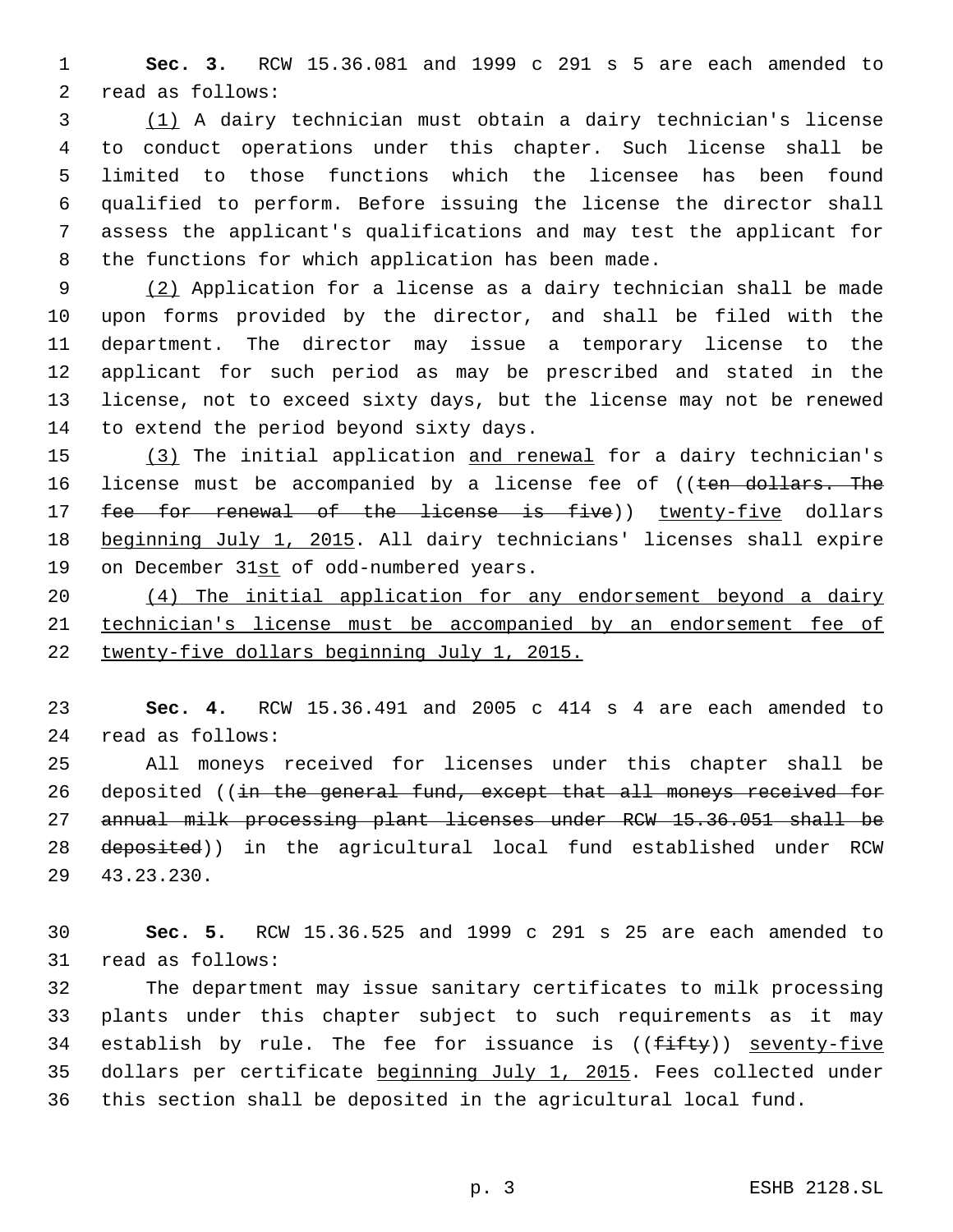NEW SECTION. **Sec. 6.** A new section is added to chapter 15.36 2 RCW to read as follows:

 The department may, upon inspection, assess an inspection fee on any manufacturing facility that is required to be inspected under the PMO and does not satisfy the definition of "milk processing plant" as defined in this chapter, "food processing plant" as defined in RCW 69.07.010, or "food storage warehouse" as defined in RCW 69.10.005.

 **Sec. 7.** RCW 69.07.040 and 1995 c 374 s 21 are each amended to 9 read as follows:

10 (1) It ((shall be)) is unlawful for any person to operate a food processing plant or process foods in the state without first having obtained an annual license from the department, which shall expire on a date set by rule by the director. License fees shall be prorated where necessary to accommodate staggering of expiration dates. Application for a license shall be on a form prescribed by the director and accompanied by the license fee. The license fee is determined by computing the gross annual sales for the accounting year immediately preceding the license year. If the license is for a new operator, the license fee shall be based on an estimated gross 20 annual sales for the initial license period.

| 21       | If gross annual sales are:  | The license fee is:      |
|----------|-----------------------------|--------------------------|
| 22       | \$0 to \$50,000             | $$((55.00))$ $92.00$     |
| 23<br>24 | \$50,001 to \$500,000       | \$( (410.00) )<br>147.00 |
| 25<br>26 | \$500,001 to \$1,000,000    | \$((220.00))<br>262.00   |
| 27<br>28 | \$1,000,001 to \$5,000,000  | \$(385.00))<br>427.00    |
| 29<br>30 | \$5,000,001 to \$10,000,000 | \$((550.00))<br>585.00   |
| 31<br>32 | Greater than \$10,000,000   | \$(825.00))<br>862.00    |
|          |                             |                          |

 ((Such application shall)) (2) Applications under this section must 34 include:

 (a) The full name of the applicant for the license and the 36 location of the food processing plant he or she intends to operate( $(-$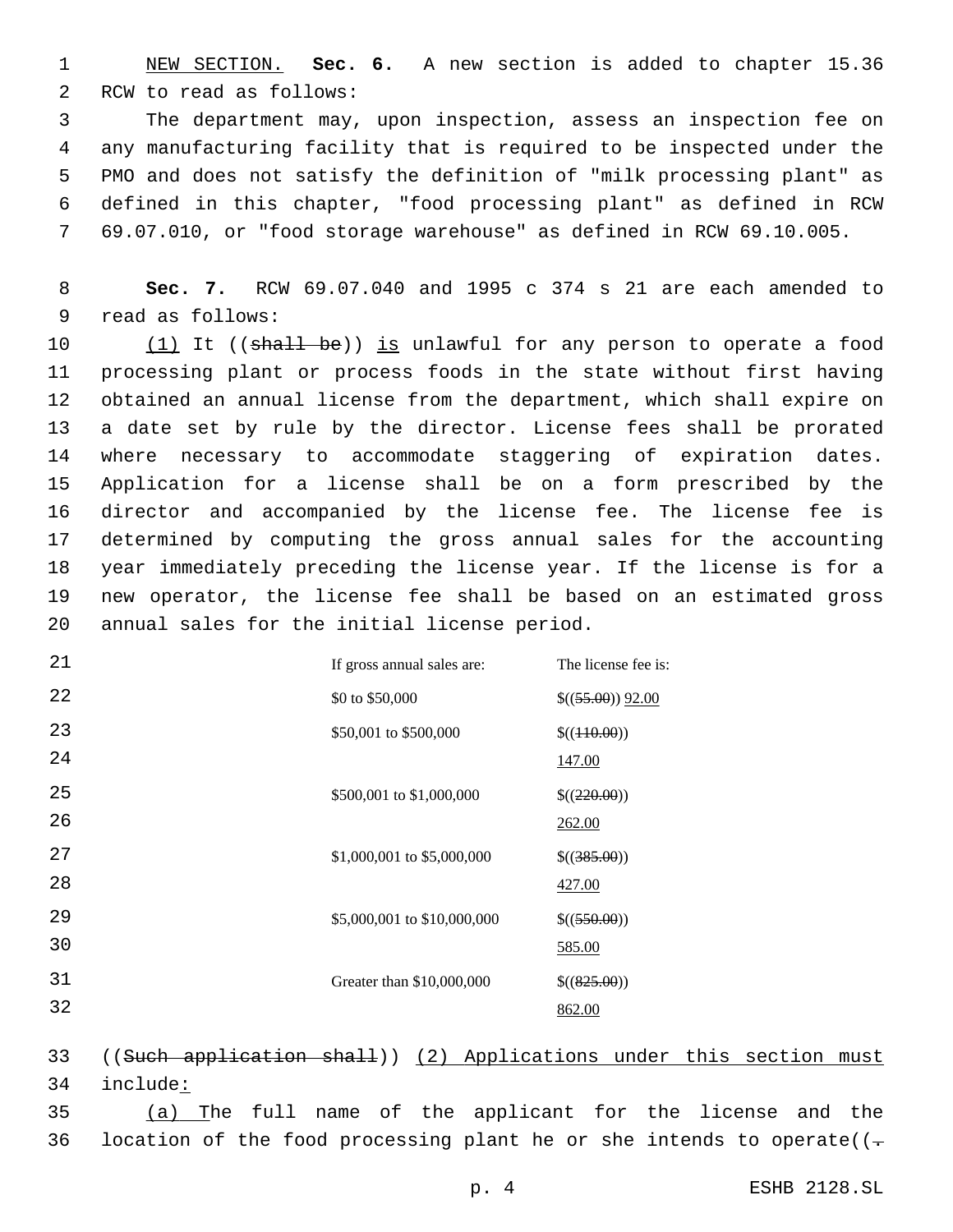1 If such)), and if the applicant is an individual, receiver, trustee, 2 firm, partnership, association, or corporation, the full name of each 3 member of the firm or partnership, or names of the officers of the 4 association or corporation ((shall be given on the application. Such 5 application shall further state));

 (b) The principal business address of the applicant in the state and elsewhere and the name of a person domiciled in this state authorized to receive and accept service of summons of legal notices 9 of all kinds for the applicant((- The application shall also  $\frac{10}{2}$  specify) ; and

11 (c) The type of food to be processed and the method or nature of 12 processing operation or preservation of that food and any other 13 necessary information.

14 (3) Upon the approval of the application by the director and 15 compliance with the provisions of this chapter, including the 16 applicable regulations adopted ((hereunder)) by the department, the 17 applicant shall be issued a license or renewal ((thereof)).

18 (4) Licenses shall be issued to cover only those products, processes, and operations specified in the license application and approved for licensing. Wherever a license holder wishes to engage in processing a type of food product that is different than the type specified on the application supporting the licensee's existing license and processing that type of food product would require a major addition to or modification of the licensee's processing 25 facilities or has a high potential for harm, the licensee ((shall)) 26 must submit an amendment to the current license application. In such a case, the licensee may engage in processing the new type of food product only after the amendment has been approved by the department.

29 (5) If upon investigation by the director, it is determined that 30 a person is processing food for retail sale and is not under permit, 31 license, or inspection by a local health authority, then that person 32 may be considered a food processor and subject to the provisions of 33 this chapter.

 (6) The director may waive the licensure requirements of this chapter for a person's operations at a facility if the person has obtained a milk processing plant license under chapter 15.36 RCW to conduct the same or a similar operation at the facility.

38 **Sec. 8.** RCW 69.07.085 and 1995 c 374 s 23 are each amended to read as follows:39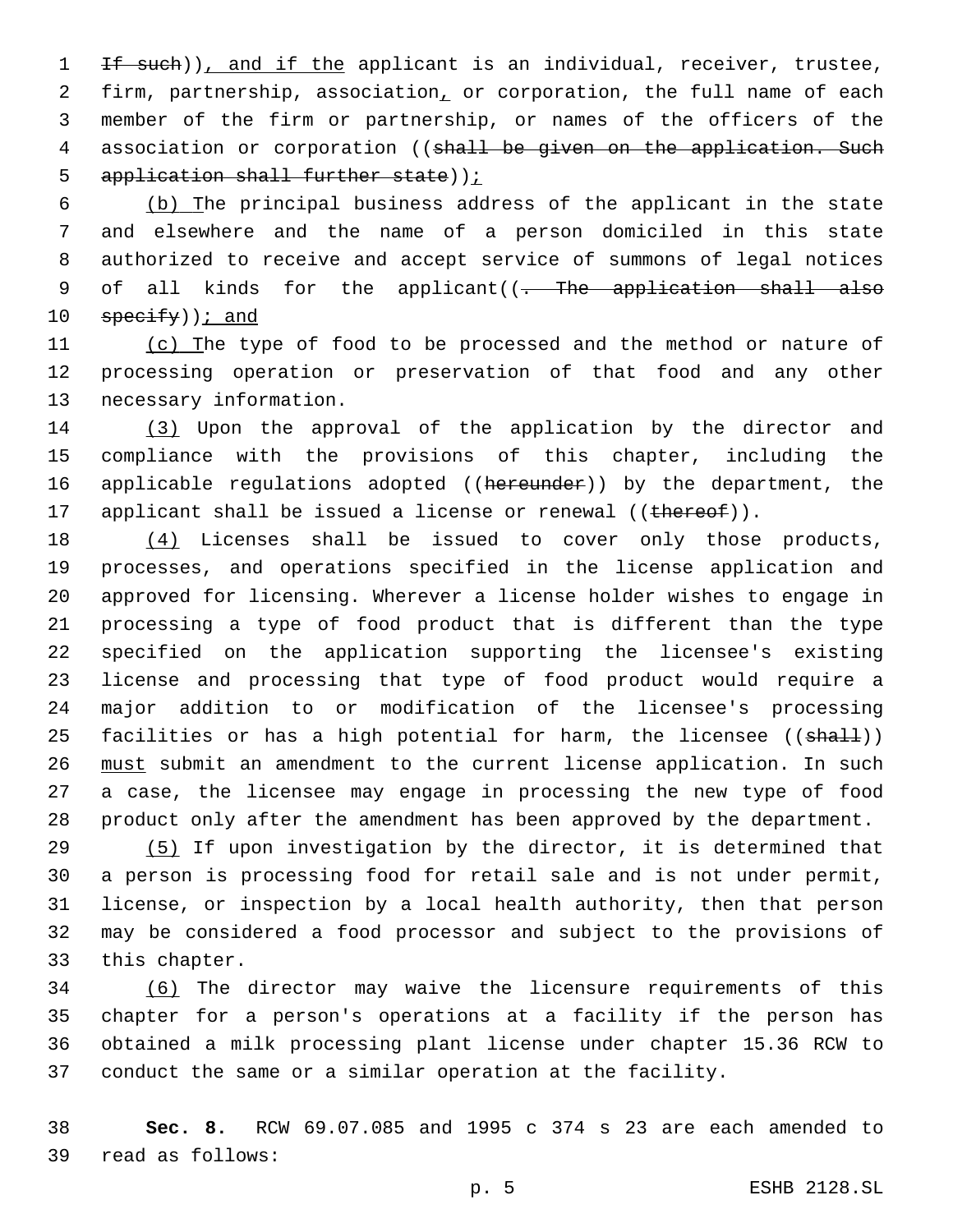The department may issue sanitary certificates to food processors under this chapter subject to such requirements as it may establish 3 by rule. The fee for issuance shall be ((fifty)) seventy-five dollars per certificate. Fees collected under this section shall be deposited 5 in the agricultural local fund.

 **Sec. 9.** RCW 69.10.015 and 1995 c 374 s 10 are each amended to 7 read as follows:

 (1) Except as provided in this section and RCW 69.10.020, it shall be unlawful for any person to operate a food storage warehouse in the state without first having obtained an annual license from the department, which shall expire on a date set by rule by the director. Application for a license or license renewal shall be on a form prescribed by the director and accompanied by the license fee. The 14 license fee is  $((f\text{-}ff\text{-}t\cdot y))$  two hundred dollars.

15 (2) For a food storage warehouse that has been inspected on at least an annual basis for compliance with the provisions of the current good manufacturing practices (Title 21 C.F.R. part 110) by a federal agency or by a state agency acting on behalf of and under contract with a federal agency and that is not exempted from licensure by RCW 69.10.020, the annual license fee for the warehouse 21 is twenty-five dollars.

 (3) The application shall include the full name of the applicant for the license and the location of the food storage warehouse he or she intends to operate. If such applicant is an individual, receiver, trustee, firm, partnership, association, or corporation, the full name of each member of the firm or partnership, or names of the officers of the association or corporation must be given on the application. The application shall further state the principal business address of the applicant in the state and elsewhere and the name of a person domiciled in this state authorized to receive and accept service of summons of legal notices of all kinds for the applicant. Upon the approval of the application by the director and compliance with the provisions of this chapter, including the applicable regulations adopted under this chapter by the department, the applicant shall be issued a license or renewal thereof. The director shall waive licensure under this chapter for firms that are licensed under the provisions of chapter 69.07 or 15.36 RCW.

> Passed by the House June 29, 2015. Passed by the Senate June 30, 2015.